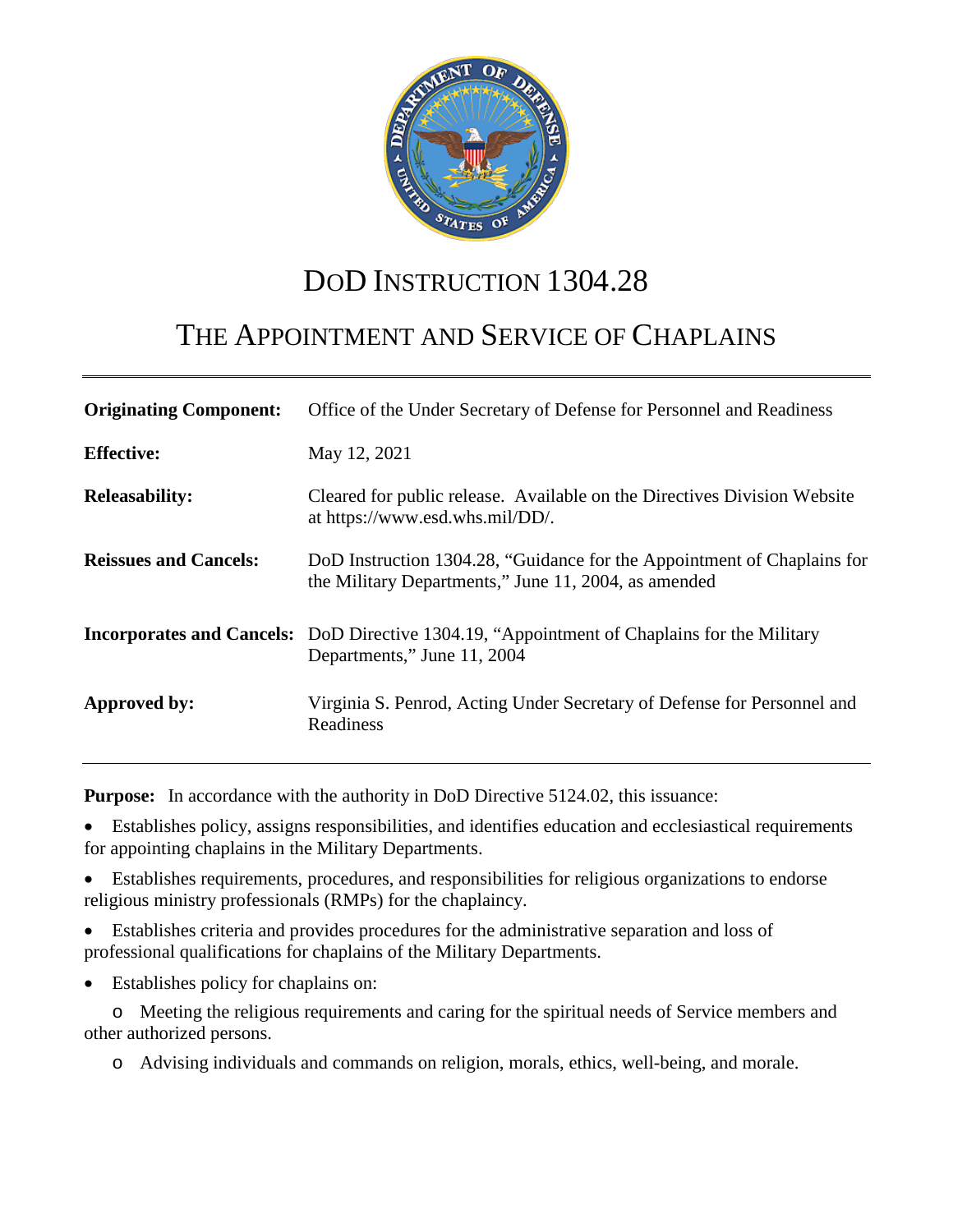# **TABLE OF CONTENTS**

| 2.1. Assistant Secretary of Defense for Manpower and Reserve Affairs.  4              |  |
|---------------------------------------------------------------------------------------|--|
|                                                                                       |  |
|                                                                                       |  |
|                                                                                       |  |
|                                                                                       |  |
|                                                                                       |  |
|                                                                                       |  |
|                                                                                       |  |
| 3.6. Administraive Separation of Chaplains Upon Loss of Professional Qualifications 8 |  |
|                                                                                       |  |
|                                                                                       |  |
| SECTION 4: ADMINISTRATIVE FILING REQUIREMENTS FOR RELIGIOUS-ENDORSING                 |  |
|                                                                                       |  |
| 4.1. Religious-Endorsing Organizations Participating in Military Chaplaincies 12      |  |
| 4.2. Document Submission for Religious Organizations Providing an RMP 12              |  |
|                                                                                       |  |
|                                                                                       |  |
|                                                                                       |  |
|                                                                                       |  |
|                                                                                       |  |
|                                                                                       |  |
|                                                                                       |  |
| SECTION 5: FORMAT FOR ENDORSING CHAPLAINS TO THE MILITARY DEPARTMENTS  16             |  |
| SECTION 6: FORMAT FOR ENDORSING RMPS AS CHAPLAINS TO THE MILITARY DEPARTMENTS 17      |  |
|                                                                                       |  |
|                                                                                       |  |
|                                                                                       |  |
|                                                                                       |  |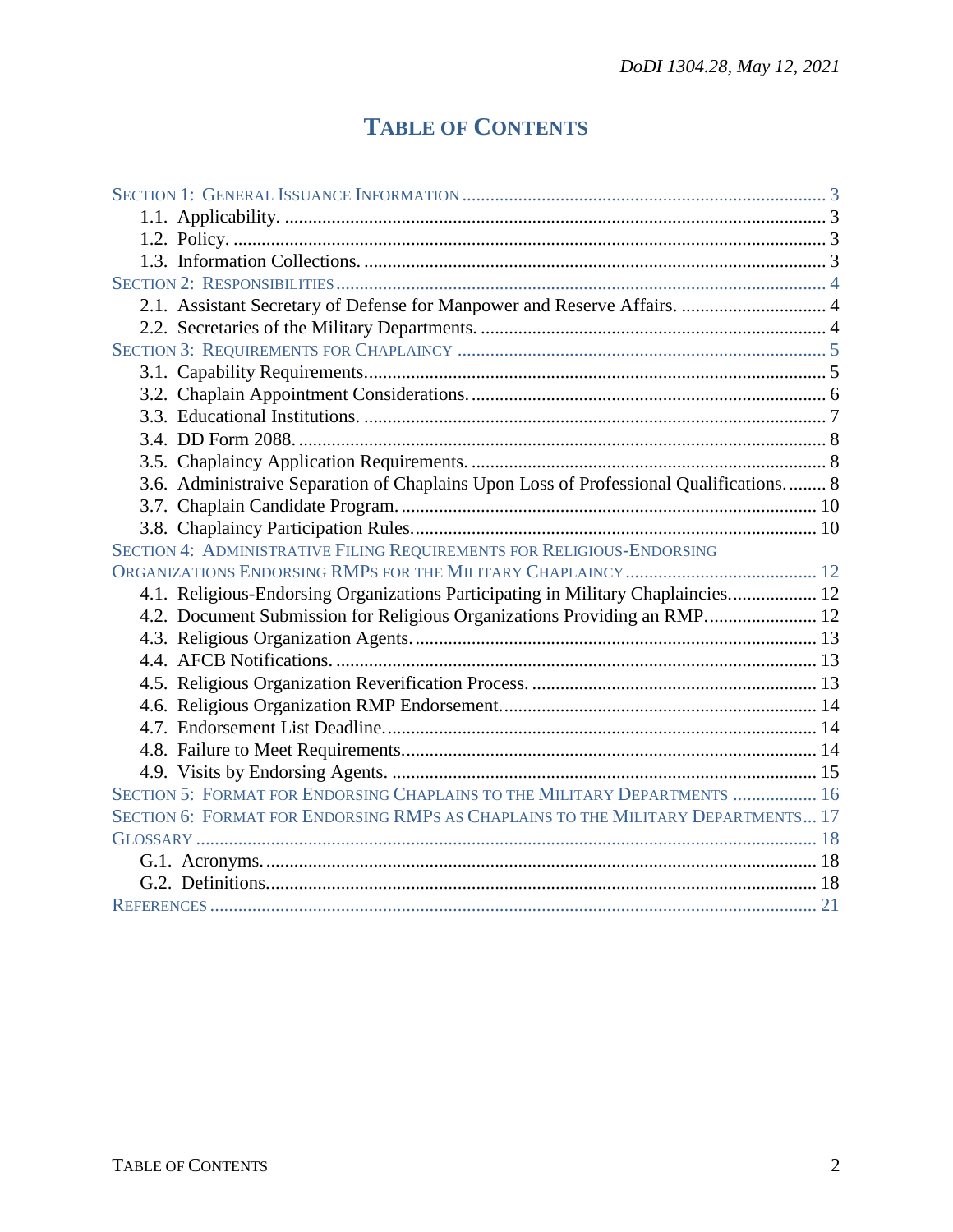## **SECTION 1: GENERAL ISSUANCE INFORMATION**

### <span id="page-2-1"></span><span id="page-2-0"></span>**1.1. APPLICABILITY.**

This issuance applies to OSD, the Military Departments, the Office of the Chairman of the Joint Chiefs of Staff and the Joint Staff, the Combatant Commands, the Office of Inspector General of the Department of Defense, the Defense Agencies, the DoD Field Activities, and all other organizational entities within the DoD (referred to collectively in this issuance as the "DoD Components").

### <span id="page-2-2"></span>**1.2. POLICY.**

a. The Military Department chaplaincies:

(1) Advise and assist commanders in discharging their responsibilities to provide free exercise of religion in the context of military service pursuant to the first amendment of the United States Constitution.

(2) Assist commanders in managing religious affairs.

(3) Are principal advisors to commanders for all issues regarding religion's influence on military operations.

b. Chaplains must be personally capable of meeting all requirements in Paragraph 3.1. of this issuance.

### <span id="page-2-3"></span>**1.3. INFORMATION COLLECTIONS.**

a. An ecclesiastical endorsing agent must complete Department of Defense (DD) Form 2088, "Statement of Ecclesiastical Endorsement," at each change of career status, as defined in this issuance and as defined by the Secretaries of the Military Departments, to re-endorse the qualifications of the chaplain concerned.

b. DD Form 2088 has been assigned Office of Management and Budget control number 0704-0190 in accordance with the procedures in Volume 2 of DoD Manual 8910.01. The expiration date of this information collection can be found on the Office of Information and Regulatory Affairs website at https://www.reginfo.gov/public/do/PRASearch.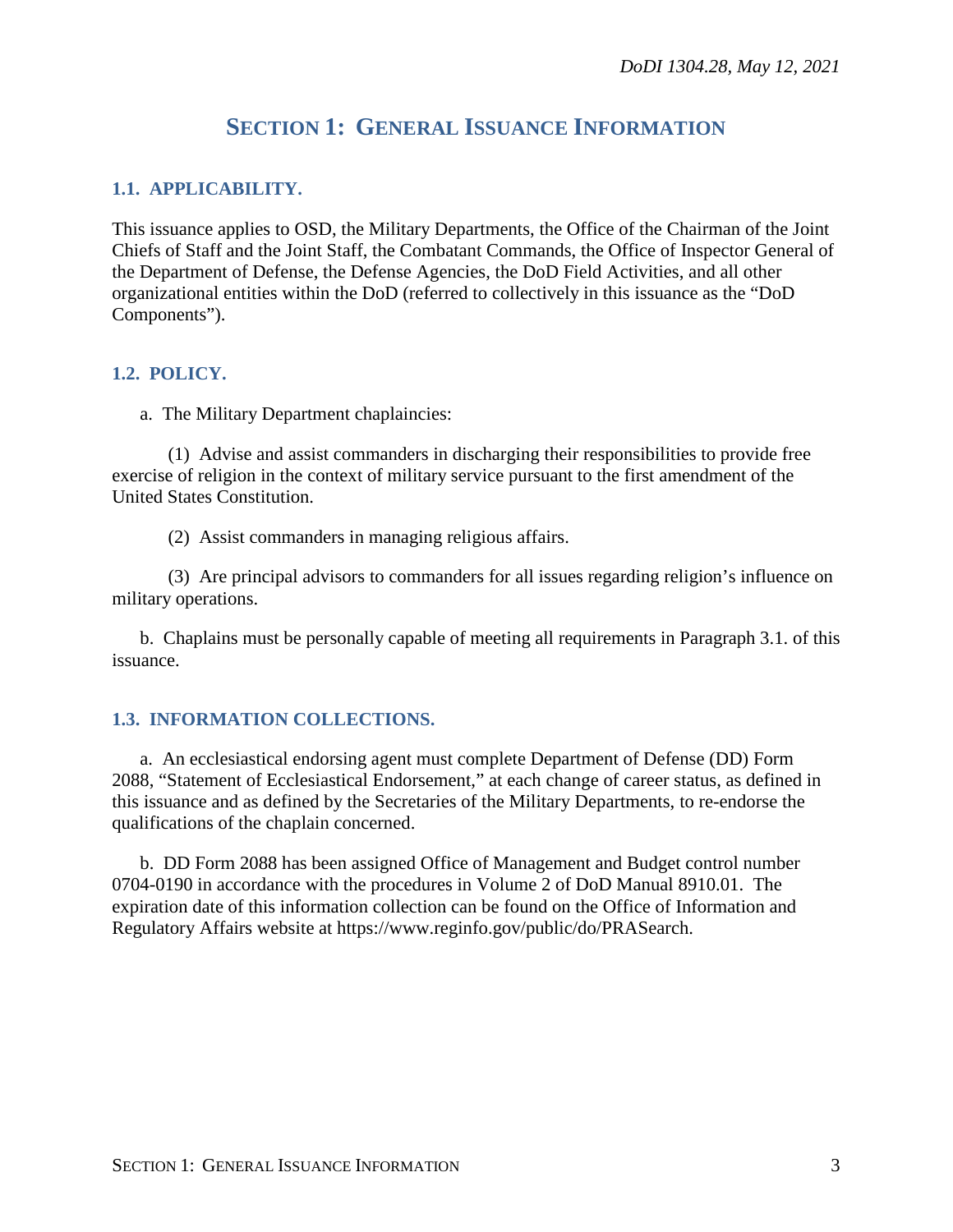## **SECTION 2: RESPONSIBILITIES**

### <span id="page-3-1"></span><span id="page-3-0"></span>**2.1. ASSISTANT SECRETARY OF DEFENSE FOR MANPOWER AND RESERVE AFFAIRS.**

Under the authority, direction, and control of the Under Secretary of Defense for Personnel and Readiness, the Assistant Secretary of Defense for Manpower and Reserve Affairs:

a. Oversees the implementation of the policies and requirements in this issuance throughout the DoD.

b. Provides guidance to the Military Departments, as appropriate, for

- (1) Appointing chaplains.
- (2) The professional qualification requirements for chaplains.

c. Requires religious organizations that are endorsing RMPs to serve as military chaplains and maintain compliance with Section 4 of this issuance.

d. Recommends, as necessary, policy on the appointment and service of chaplains to the Under Secretary of Defense for Personnel and Readiness.

### <span id="page-3-2"></span>**2.2. SECRETARIES OF THE MILITARY DEPARTMENTS.**

The Secretaries of the Military Departments:

a. Direct their respective Military Services to comply with this issuance and issue necessary implementing policies and guidance as appropriate.

b. In accordance with Section 533(b) of Public Law 112-239, and Paragraph 1.2.c. of DoD Instruction (DoDI) 1300.17, issue policy to ensure that no Service member:

(1) Requests a chaplain to perform any rite, ritual, or ceremony that is contrary to the chaplain's conscience, moral principles, or religious beliefs.

(2) Discriminates or takes any adverse personnel action because of the chaplain's refusal to perform a rite, ritual, or ceremony contrary to the chaplain's conscience, moral principles, or religious beliefs.

c. Each Military Department is responsible for implementing a chaplain candidate program in accordance with its own specific policies and regulations.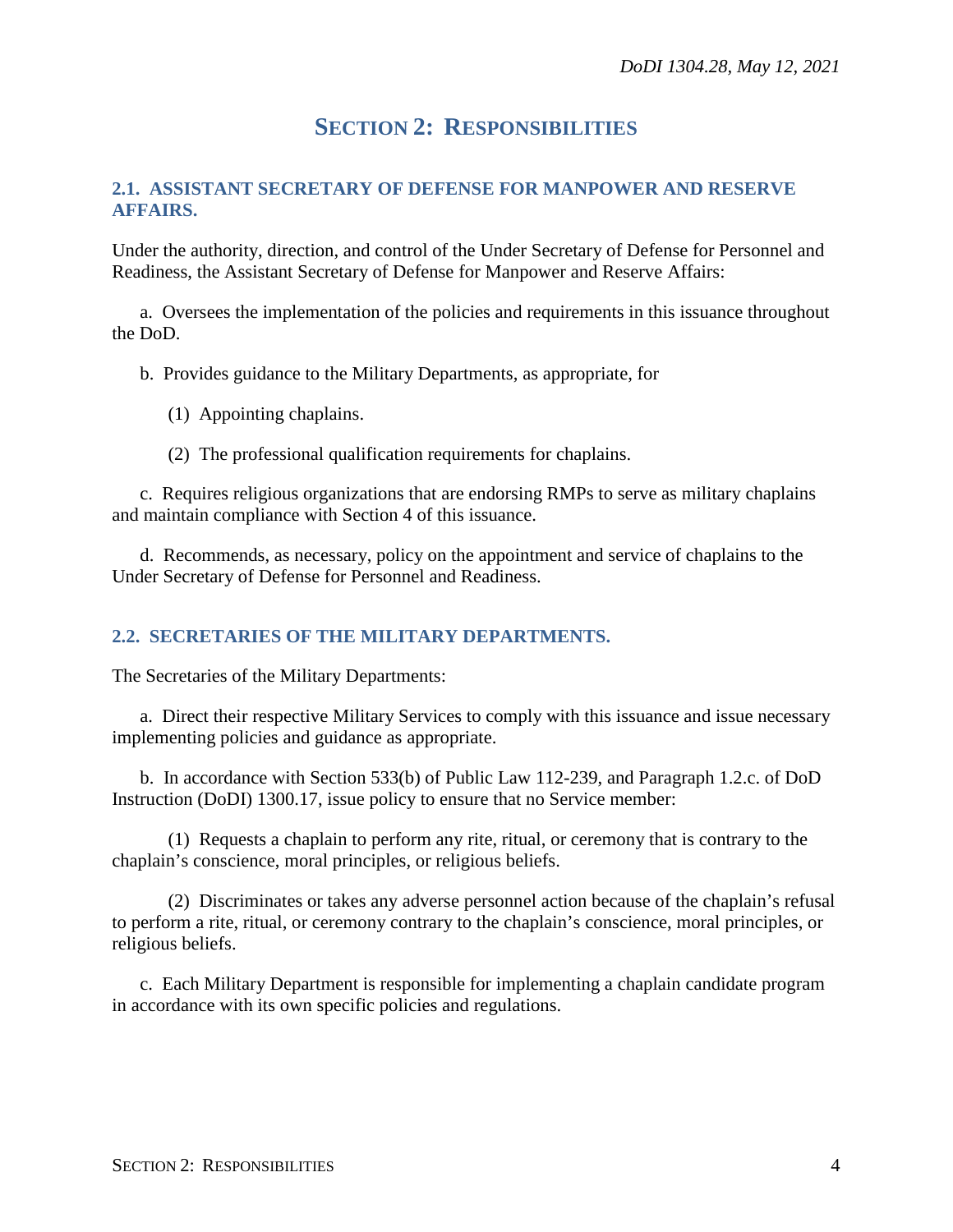## **SECTION 3: REQUIREMENTS FOR CHAPLAINCY**

### <span id="page-4-1"></span><span id="page-4-0"></span>**3.1. CAPABILITY REQUIREMENTS.**

Chaplains:

a. Meet the religious requirements and care for the spiritual needs of Service members and other authorized persons.

b. Advise individuals on religion, morals, ethics, well-being, and morale.

c. In accordance with DoDI 1300.17, have a primary role in providing for the free exercise of religion and other religious requirements associated with the free exercise of religion that the U.S. Government would be otherwise unable to provide to Service members and other authorized persons.

d. Are RMPs able to personally meet the religious requirements of persons in the units to which they are assigned, potentially in isolated or combat environments. Chaplains belong to religious-endorsing organizations and conduct religious ministry activities consistent with the tenets of their respective religious-endorsing organizations.

e. Advise Combatant Commands, commanding officers, and organizations, as appropriate, on religion, morals, ethics, morale, and well-being in the unit, including religion's impact on military operations.

f. Facilitate meeting the religious needs and requirements for those persons to whom they cannot directly minister. A chaplain may:

(1) Connect the person with a different chaplain who can directly provide for his or her needs;

(2) Equip the person with the tools or materials necessary to meet his or her own needs;

(3) Coordinate the appointment of faith group-specific religious lay leaders; or

(4) Offer information on how to draw from local, civilian, or other resources.

g. Are authorized by their respective religious-endorsing organizations to address issues of spirit, conscience, or well-being that may not be exclusively ministerial in nature or defined by their religious-endorsing organization. Such care and counseling are rooted in ethics and morality and may or may not be faith based at the person's request. The well-being of the person receiving such services will always receive the highest priority.

(1) A chaplain's tasks include, but are not limited to:

(a) Visiting workspaces.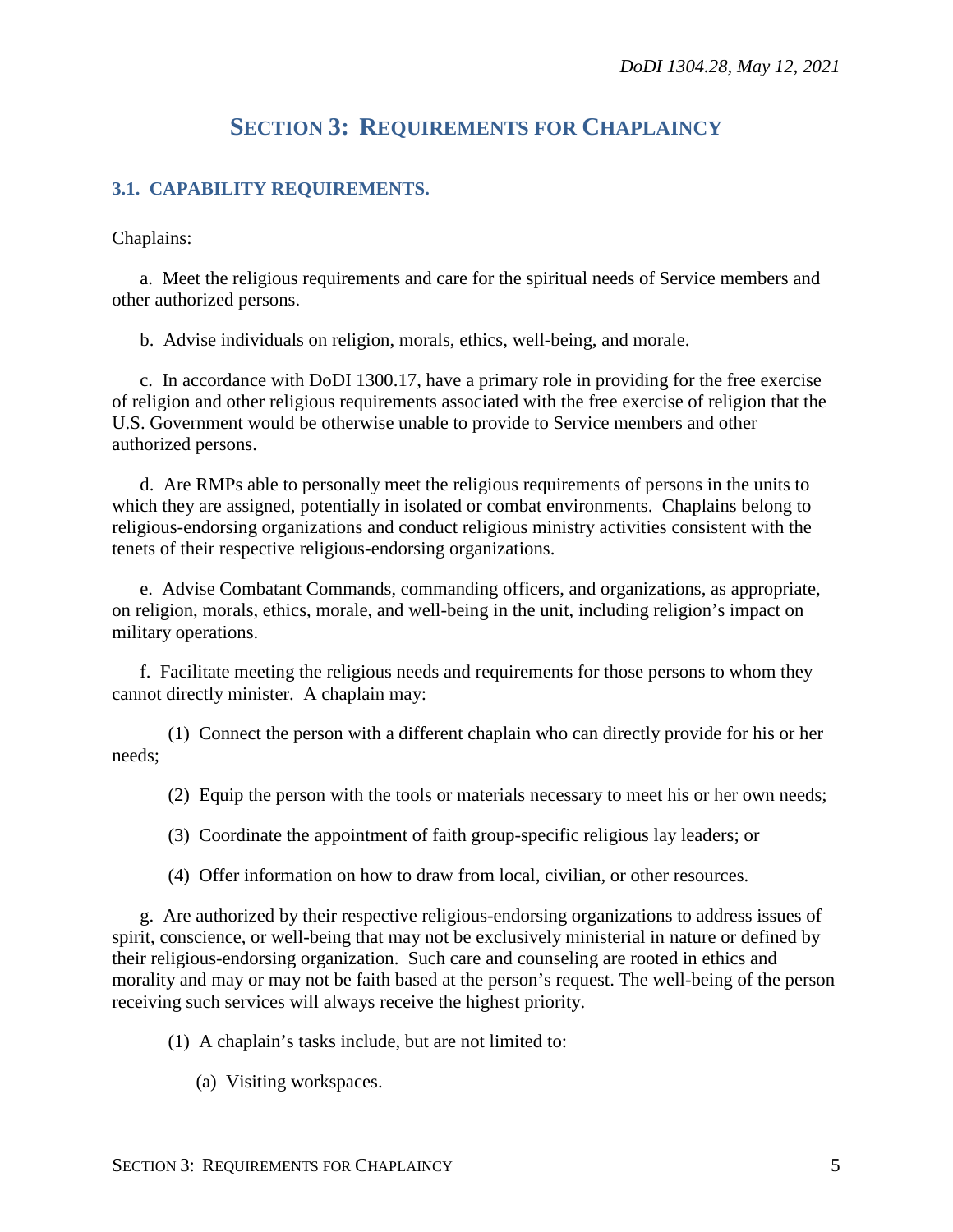(b) Counseling on military life.

(c) Providing crisis prevention and response.

- (d) Conducting memorial observances.
- (e) Maintaining confidentiality.
- (f) Providing religious training and education.

(2) When delivering care, chaplains demonstrate a dedication to the dignity of all humans and honor the dead.

(3) If a chaplain is unable to support a specific request because of his or her religiousendorsing organization's teachings, the chaplain must offer referral to another chaplain or professional. Such referrals are accomplished respectfully, professionally, and in a reasonable period of time, in accordance with the policies of the Military Department concerned.

### <span id="page-5-0"></span>**3.2. CHAPLAIN APPOINTMENT CONSIDERATIONS.**

To be considered for appointment to serve as a chaplain, an RMP must receive an endorsement from a qualified religious-endorsing organization verifying that the RMP:

a. Is a fully qualified RMP of a religious-endorsing organization and further meets this issuance's administrative requirements:

(1) An RMP's application must include a DD Form 2088 endorsing the person's ecclesiastical credentials.

(2) If a religious-endorsing organization has not previously endorsed military chaplains, it must file the administrative documents required by Section 4 of this issuance, along with endorsing its first fully qualified RMP's application.

(3) In accordance with DoDI 5120.08, the Armed Forces Chaplains Board (AFCB) will accept the required documents only when the applicable Military Department has determined that the RMP being considered for appointment as a chaplain is fully qualified in all ways other than ecclesiastical endorsement. The AFCB will notify the Military Departments of religious organizations that have filed the necessary documents and whose packets are administratively complete.

(4) The Military Departments may evaluate potential chaplains from religious-endorsing organizations that are submitting the administrative filing requirements for the first time. The Military Departments must consult with the AFCB to determine if the administrative requirements are pending acceptance in such cases.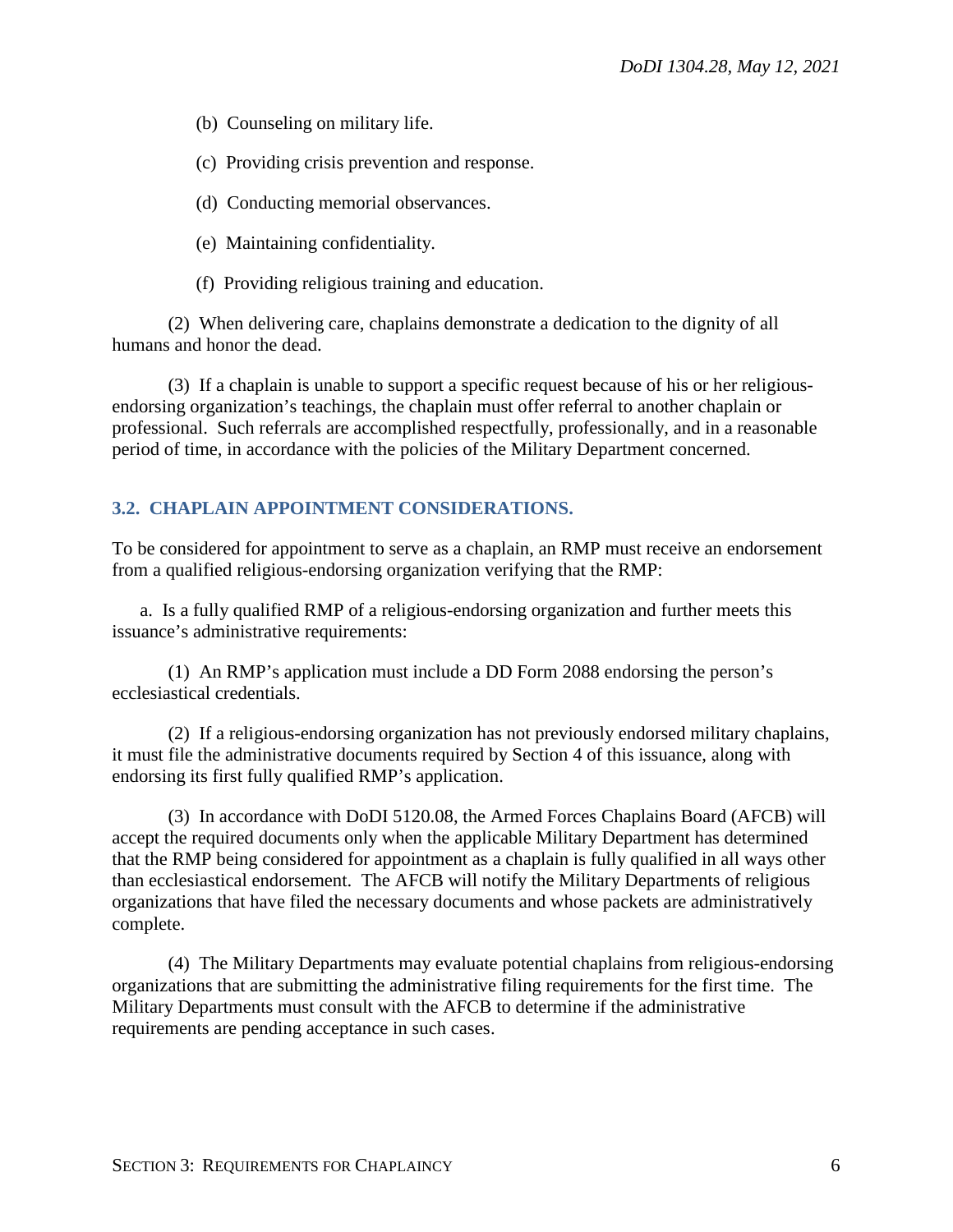b. Will abide by Paragraph 3.1. of this issuance, and is willing to function in a pluralistic environment and directly and indirectly support the free exercise of religion by all Service members, their family members, and other persons authorized to be served by military chaplains.

c. Has at least 2 years of religious ministry experience. This experience must be compatible with RMPs' duties in their respective religious organizations and relevant to the settings of military chaplaincy.

d. Is educationally qualified to be a chaplain.

(1) The RMP must have a baccalaureate degree with at least 120 semester hours (180 quarter hours) from a qualifying educational institution as described in Paragraph 3.3. of this issuance. The applicant must also possess a post-baccalaureate graduate degree in the field of theological or related studies from a qualifying education institution. A qualifying graduate degree program must require at least 72 semester hours (108 quarter hours) of graduate-level work.

(2) Related studies may include graduate courses at a qualifying educational institution in pastoral counseling, social work, religious administration, and similar disciplines when half of the earned graduate credits include topics in general religion, world religions, the practice of religion, theology, religious philosophy, religious ethics, or the foundational writings of the applicant's religious tradition.

### <span id="page-6-0"></span>**3.3. EDUCATIONAL INSTITUTIONS.**

A qualifying RMP-producing education institution is:

a. An accredited college, university, or school of theology listed in the:

(1) Database of Accredited Postsecondary Institutions and Programs.

(2) U.S. Department of Education's Database of Accredited Programs and Institutions and its relevant supplements.

b. An unaccredited institution that:

(1) Provides to the applicable Service chaplaincy, certification from registrars at three accredited educational institutions stating that their respective educational institution would have accepted at least 90 percent of the RMP's credit hours for courses leading to a post-graduate degree in theological or related studies for that graduation year.

(2) Provides the AFCB with certifications from registrars of three accredited education institutions that maintain programs for preparing RMPs.

(a) Each registrar must certify the list of the major areas of study for which their educational institution would accept at least 90 percent of the credit hours earned by a student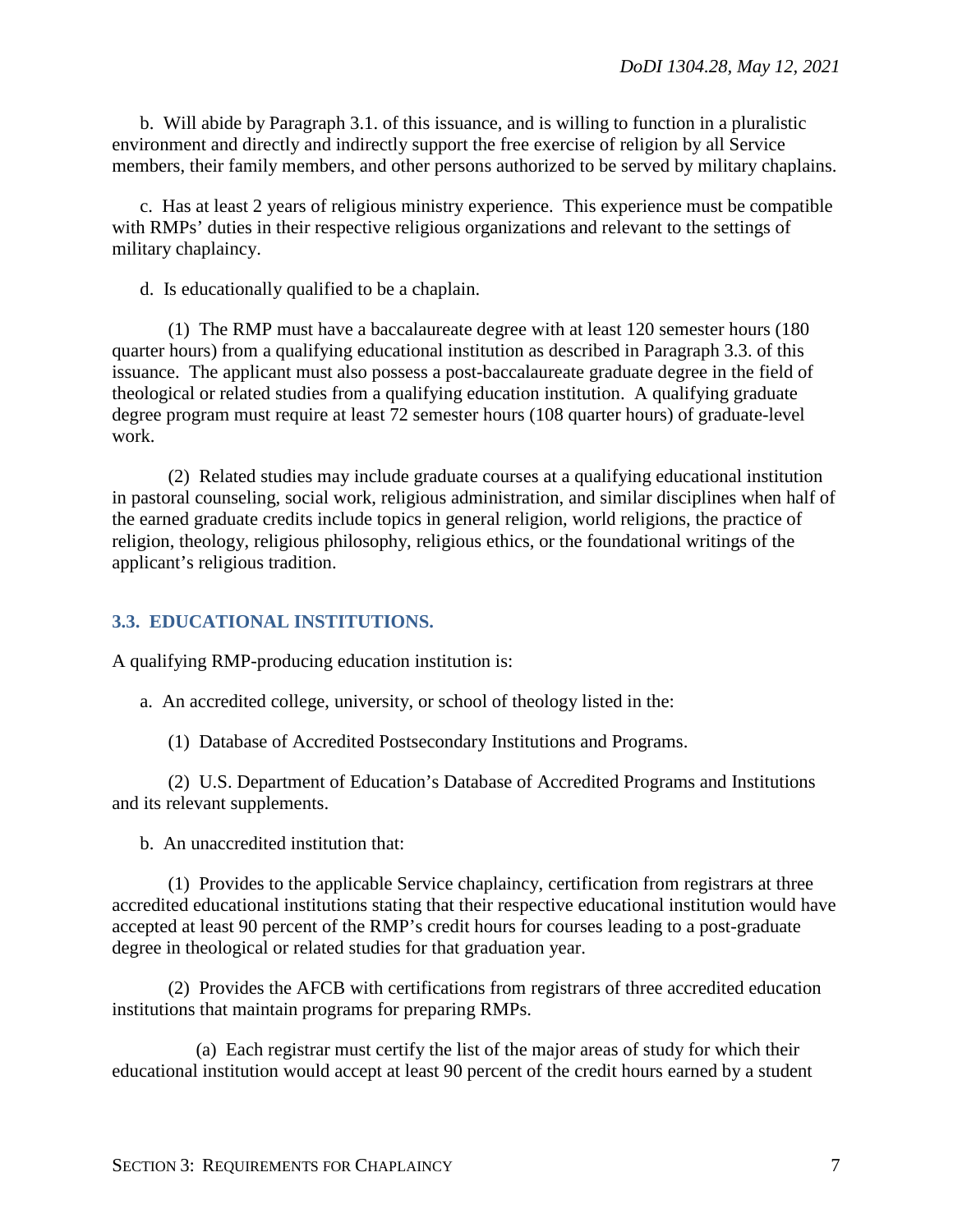who earns a post-graduate degree in theological or related studies at the unaccredited education institution.

(b) A designated qualified RMP-producing education institution may certify an unaccredited education institution for a period of up to 5 years. The unaccredited educational institution must submit the required documentation before the beginning of the academic year if it seeks designation for future years. Applications for renewal of this status must be for periods of fewer than 5 years.

(c) Unaccredited education institutions requesting designation as a qualifying education institution for prior school years may submit applications containing the required documentation at any time.

### <span id="page-7-0"></span>**3.4. DD FORM 2088.**

A new DD Form 2088 is required every time a chaplain's career status changes, as defined in this issuance and by the Military Department concerned, to re-endorse the qualifications of the chaplain concerned.

### <span id="page-7-1"></span>**3.5. CHAPLAINCY APPLICATION REQUIREMENTS.**

In addition to the requirements in Paragraphs 3.1. and 3.2. of this issuance, and any required by the Military Department concerned, there are several additional requirements for applicants for the chaplaincy associated with their appointment as commissioned officers in the military:

a. Chaplain applicants must meet physical standards in accordance with Volume 1 of DoDI 6130.03 and be qualified to serve as commissioned officers in accordance with Section 532 or Section 12201 of Title 10, United States Code (U.S.C.).

b. Applicants will be appointed as chaplains in accordance with Sections 531 and 12203 of Title 10, U.S.C., and DoDI 1310.02. Applicants will be awarded entry grade credit in accordance with Sections 533 and 12207 of Title 10, U.S.C., and DoDI 1312.03.

c. Applicants must affirm that, if appointed, they will abide by applicable laws and policies of DoD and of the Military Department concerned.

### <span id="page-7-2"></span>**3.6. ADMINISTRAIVE SEPARATION OF CHAPLAINS UPON LOSS OF PROFESSIONAL QUALIFICATIONS.**

If a chaplain in the Active or Reserve Component loses ecclesiastical authority to function as an RMP or has an ecclesiastical endorsement to serve as a chaplain withdrawn, the appropriate religious-endorsing organization must provide written notification to the Military Department concerned. Processing for separation in accordance with Section 643 of Title 10, U.S.C. will begin immediately after such notification. This issuance does not prevent separation in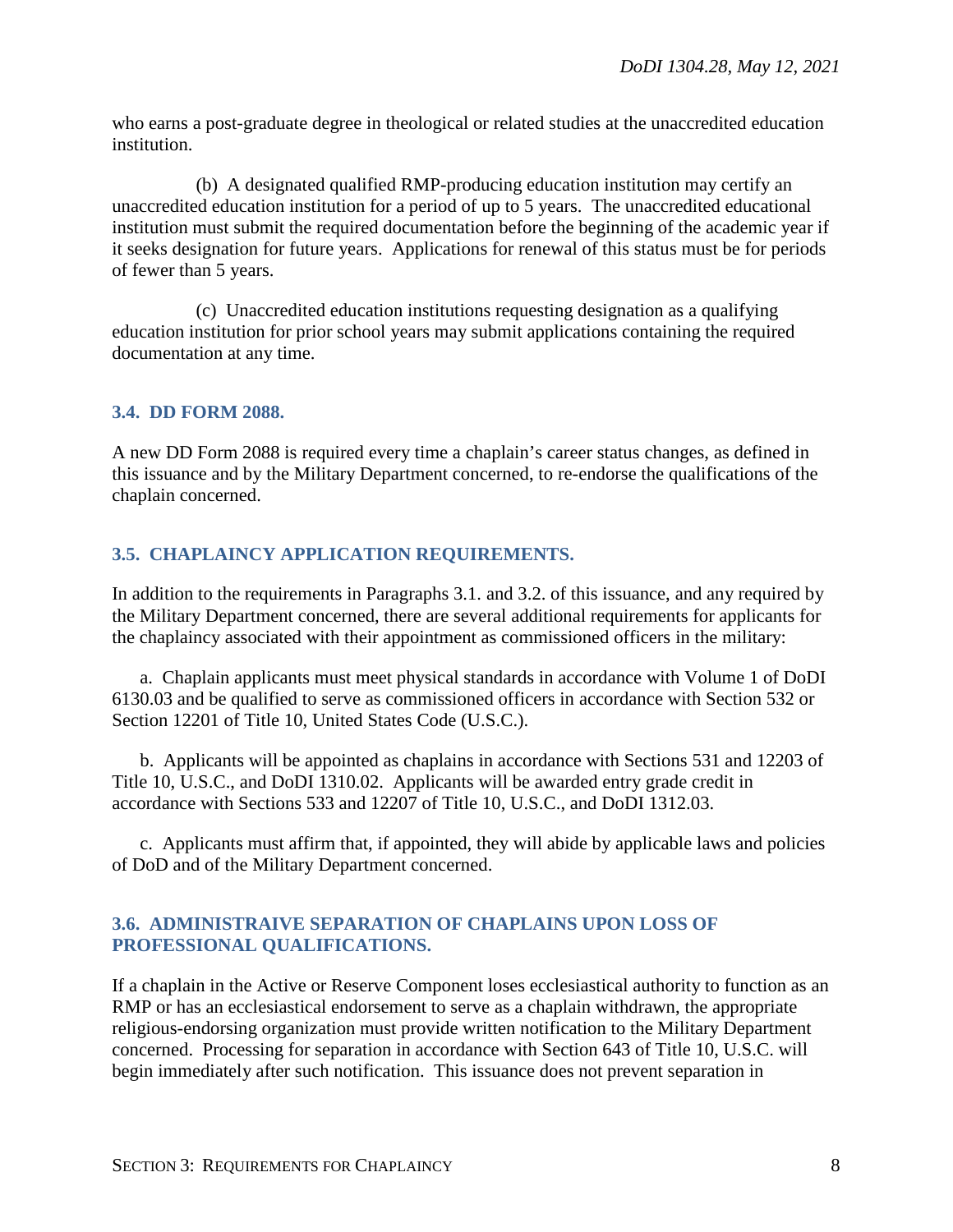accordance with other regulations of the Military Department concerned (e.g., when separation for reasons other than loss of ecclesiastical endorsement is appropriate).

a. When a separation action is initiated in accordance with this issuance, the chaplain will be notified in writing that:

(1) The chaplain has lost ecclesiastical endorsement.

(2) The chaplain may:

(a) Consult with military counsel or, at their own expense, with civilian counsel.

(b) Submit statements in response to the notice.

(3) Under conditions established by the Secretary of the Military Department concerned, the chaplain may:

(a) Seek another ecclesiastical endorsement in the time frame allotted by the Military Department concerned.

(b) Apply for non-chaplain duties with the understanding that, if approved, the officer will be discharged voluntarily as a chaplain on one day and appointed in a non-chaplain capacity on the next day.

(c) Apply for voluntary retirement, if eligible, or tender a voluntary resignation.

b. If a request in accordance Paragraph 3.6.a.(3) of this issuance is not submitted, or if such a request is disapproved, the chaplain will be separated with an appropriate characterization of service. Chaplains of the Army National Guard or the Air National Guard will not be administratively separated without the consent of the State or territory Governor.

(1) The chaplain will receive a reasonable period of time in accordance with the policies of the Military Department concerned to respond to the notice. If the chaplain requests action in accordance with Paragraph 3.6.a.(3) of this issuance, the chaplain will receive in writing the date and manner by which such request will be submitted.

(2) If the chaplain does not respond to the notice in a reasonable period of time, in accordance with the policies of the Military Department concerned, separation processing must be completed in accordance with Paragraph 3.6.c.(5) of this issuance.

c. The Secretary of the Military Department concerned may:

(1) Approve a request for a new ecclesiastical endorsement for a serving chaplain submitted in accordance with this issuance;

(2) Approve a voluntary resignation, if tendered, and direct an appropriate discharge;

(3) Approve a voluntary retirement if requested by an eligible applicant;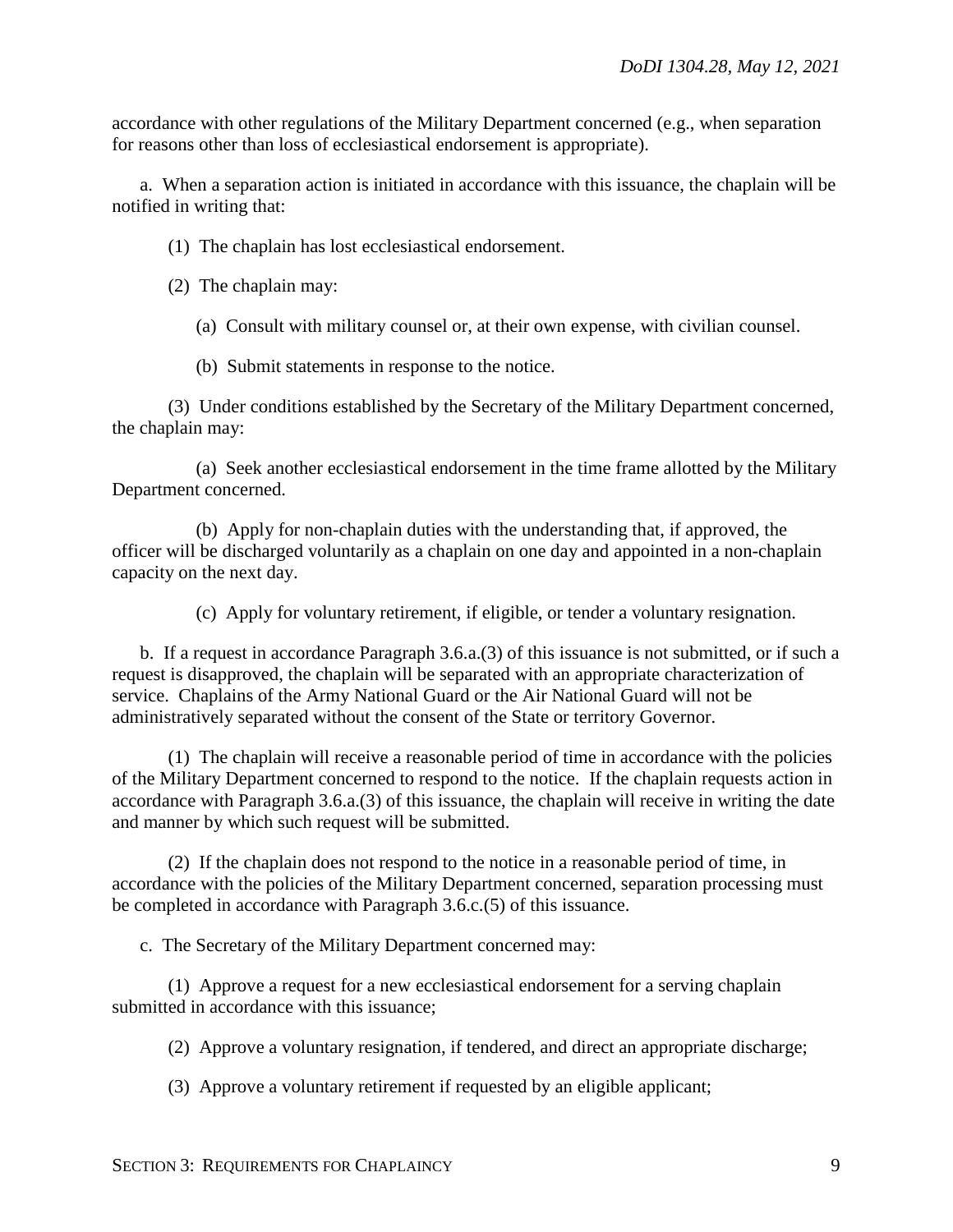(4) Approve a request for assignment to non-chaplain duties through voluntary resignation and re-appointment in accordance with Chapter 36 of Title 10, U.S.C.; or

(5) Direct an appropriate discharge if an action in Paragraph 3.6.a.(3) of this issuance is either not requested or not approved.

### <span id="page-9-0"></span>**3.7. CHAPLAIN CANDIDATE PROGRAM.**

The chaplain candidate program exists in the Military Departments to familiarize graduate students of religion with religious support activities in the military environment. Program participants are commissioned officers in the Military Departments' Reserve Components. Chaplain candidates are not authorized to serve as, or in place of, chaplains.

a. Upon successful completion of their academic and religious training, participants in the chaplain candidate program may seek appointment as chaplains. Participants will be appointed as chaplains in accordance with Sections 531 and 12203 of Title 10, U.S.C., and DoDI 1310.02. Applicants will be awarded entry grade credit in accordance with Sections 533 and 12207 of Title 10, U.S.C., and DoDI 1312.03.

b. Applicants and participants in the chaplain candidate program must, at minimum:

(1) Be approved by a religious-endorsing organization able to provide ecclesiastical endorsements for chaplains in accordance with this issuance.

(2) Be enrolled in a graduate-level degree-granting religious studies program of a qualified education institution. Such programs and institutions must comply with the requirements in Paragraph 3.3. of this issuance.

(3) In accordance with DoDI 1304.26, be able to complete education, ecclesiastical, and professional experience requirements for appointment as a chaplain before reaching the age limitation for such appointment, as established by the Military Department concerned.

(4) Be able to meet all other appointment eligibility criteria of the Military Department concerned.

### <span id="page-9-1"></span>**3.8. CHAPLAINCY PARTICIPATION RULES.**

Any individual, ecclesiastical endorsing agent, or religious-endorsing organization must be removed from, or rejected for, participation in the chaplaincy if they:

a. Have been convicted of a terrorism-related offense or other offense threatening national security.

(1) Should an ecclesiastical endorsing agent or a religious-endorsing organization currently participating in the chaplaincy be indicted for a terrorism-related offense or other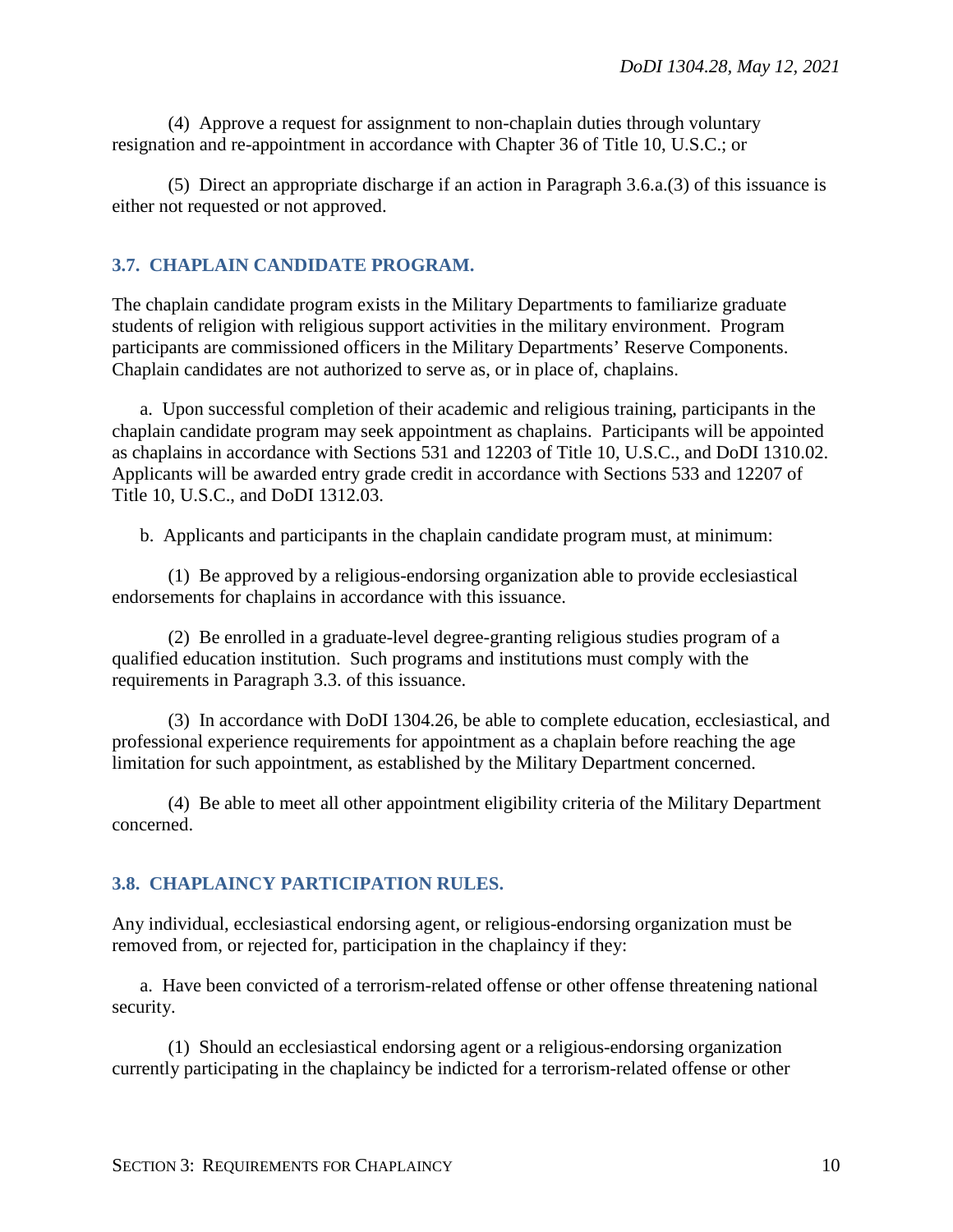offense threatening national security, the organization's ability to endorse new chaplains or participate in the chaplaincy will be suspended until disposition of such charges.

(2) If a religious-endorsing organization is removed from the chaplaincy because of such a conviction, all that organization's ecclesiastical endorsements will be withdrawn. Serving chaplains endorsed by that organization will have their endorsements revoked in accordance with Paragraph 3.6. of this issuance.

b. Appear on the annual Department of State list of foreign terror organizations or the Department of the Treasury list of specially designated nationals. The Executive Director of the AFCB, with each of the Service Chiefs of Chaplains' support on a rotating basis, will annually review the Department of State list of foreign terror organizations and Department of the Treasury list of specially designated nationals to ensure that all current ecclesiastical endorsing agents and applicants and their religious organizations are not on these lists.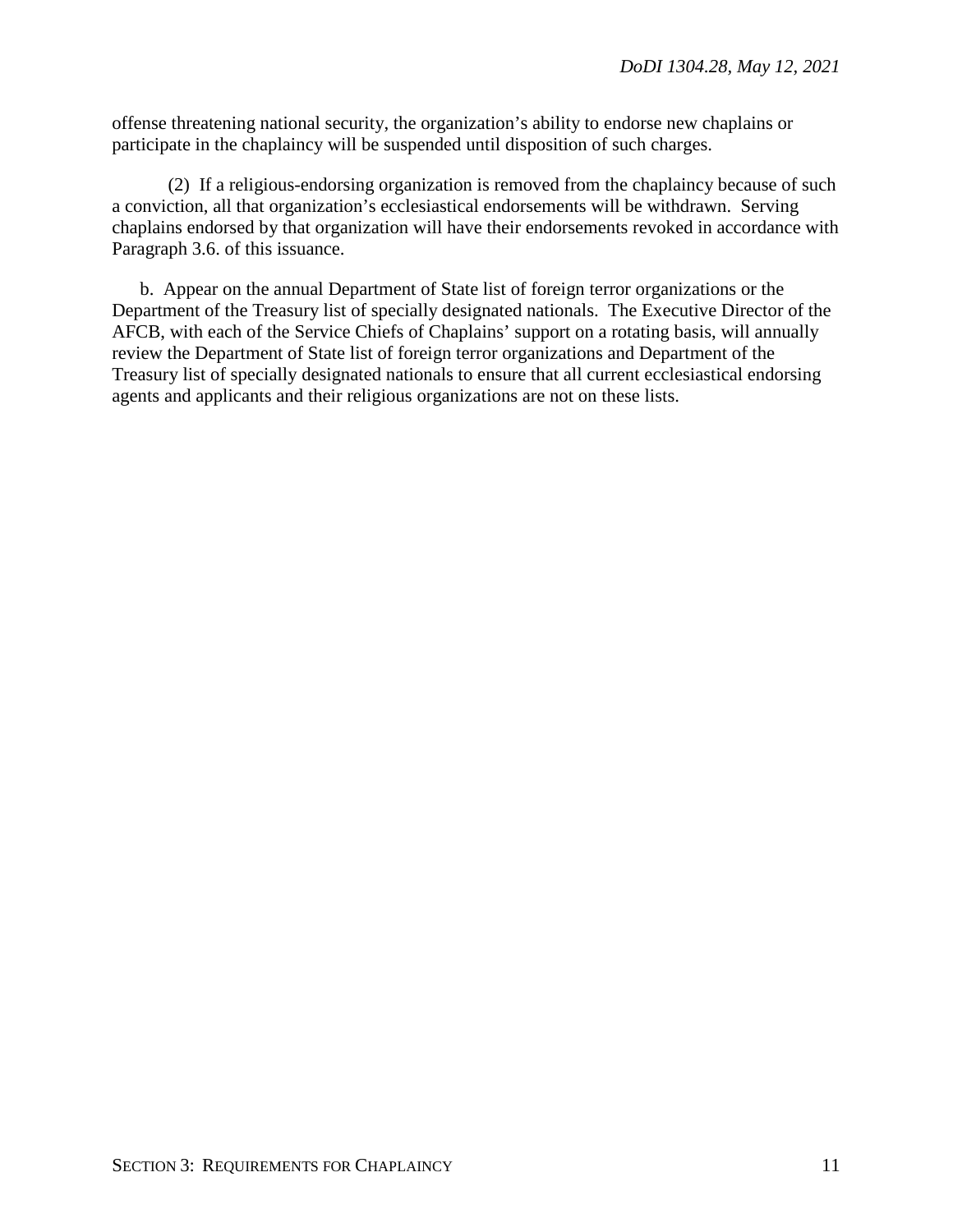# <span id="page-11-0"></span>**SECTION 4: ADMINISTRATIVE FILING REQUIREMENTS FOR RELIGIOUS-ENDORSING ORGANIZATIONS ENDORSING RMPS FOR THE MILITARY CHAPLAINCY**

### <span id="page-11-1"></span>**4.1. RELIGIOUS-ENDORSING ORGANIZATIONS PARTICIPATING IN MILITARY CHAPLAINCIES.**

Religious-endorsing organizations participating in the military chaplaincies must recognize that the chaplaincies of the Military Departments serve a religiously diverse population and that military commanders must provide comprehensive religious support to all authorized individuals in their areas of responsibility. Religious organizations participating in the military chaplaincies must express willingness for their RMPs to perform their professional duties as chaplains in coordination with chaplains from other religious traditions.

a. Chaplains will wear the appropriate insignia in accordance with uniform regulations of their respective Military Services.

b. The religious organization must complete and maintain compliance with this issuance's administrative requirements before being able to endorse applicants for the chaplaincies.

c. Chaplains will comply with policies and requirements in Paragraph 3.1. of this issuance.

### <span id="page-11-2"></span>**4.2. DOCUMENT SUBMISSION FOR RELIGIOUS ORGANIZATIONS PROVIDING AN RMP.**

a. Religious organizations desiring to provide an RMP to serve as a chaplain in the Military Departments must meet this issuance's administrative filing requirements and maintain the required information with the DoD. The religious organization must submit the required documentation to the AFCB in the format specified in Section 5 of this issuance.

b. The religious organization must submit documents to the AFCB verifying that:

(1) The religious organization is an entity functioning primarily to perform religious ministries to a non-military lay membership and currently holds an exempt status from the Internal Revenue Service (IRS) as a church for Federal tax purposes, in accordance with Section 501(c)(3) of the United States Internal Revenue Code.

(a) The IRS uses "church" not to denote a belief system but to distinguish churches from other types of religious organizations. IRS regulations specify that the organization's religious beliefs or creeds are truly and sincerely held and that the practices and rituals are not illegal or contrary to clearly defined public policy.

(b) To determine whether a religious organization has properly received and currently maintains an IRS tax-exempt status and does not engage in practices illegal or contrary to public policy, the Office of the Under Secretary of Defense for Personnel and Readiness will,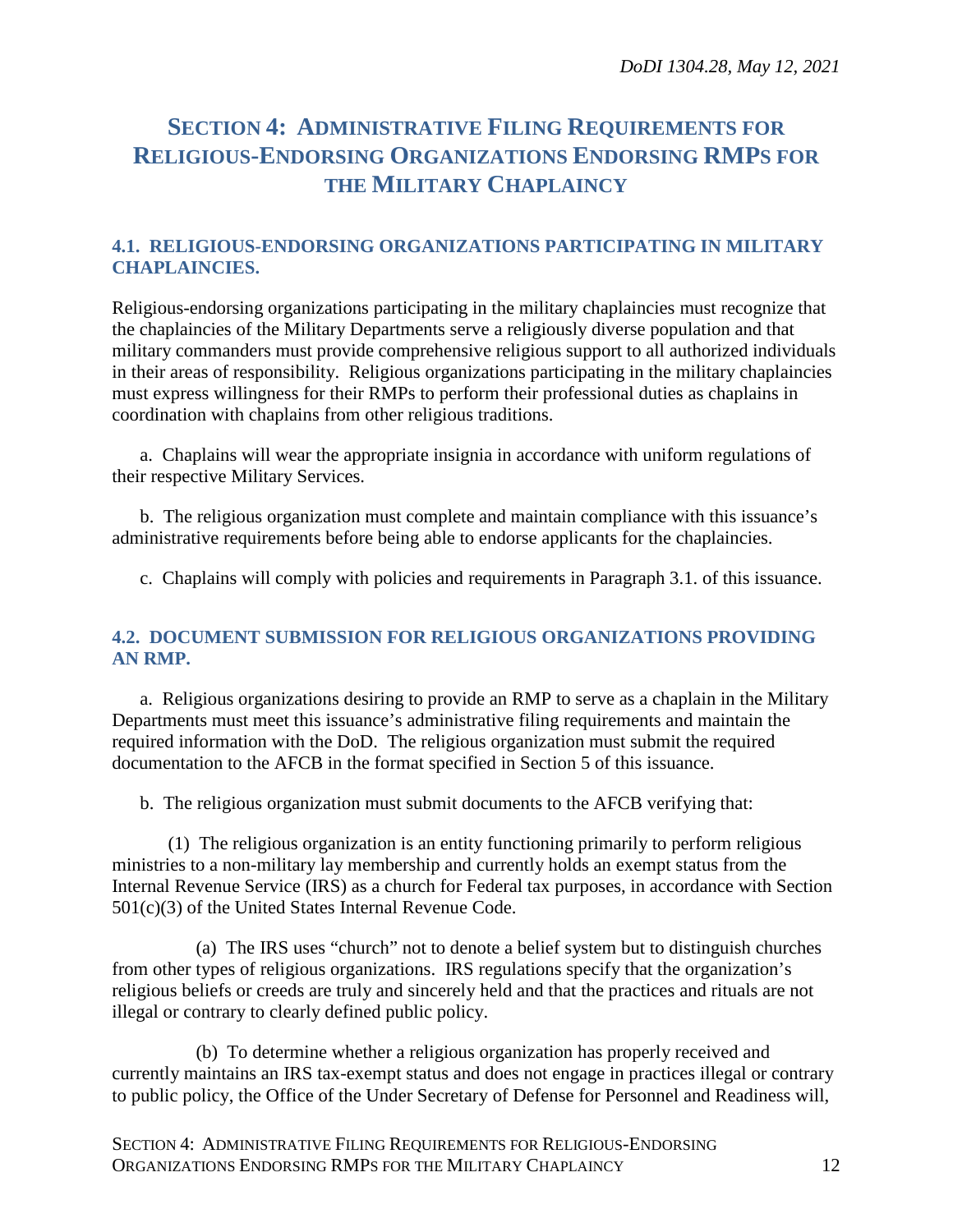with the DoD Components and other Federal agencies, determine compliance with these requirements.

(2) It possesses ecclesiastical authority to grant and withdraw initial and subsequent ecclesiastical endorsement for ministry in the Military Services.

(3) It will provide chaplains who will:

(a) Function in a pluralistic environment.

(b) Directly and indirectly support the free exercise of religion by all Service members, their families, and other persons authorized to be served by the military chaplaincies.

(4) It agrees to follow applicable DoD issuances, Military Department regulations and policies, and other guidance on the qualification and endorsement of RMPs for service as military chaplains.

(5) Chaplains endorsed for military service will comply with Paragraph 3.1. of this issuance and any similar requirements prescribed by the Military Department concerned.

c. A religious organization may submit the required documents through secure and verified electronic media to the AFCB. The religious organization will be able to submit documents to permit endorsement of chaplains for the first time only when it is endorsing a fully and professionally qualified candidate not currently endorsed by another religious organization, without needing waivers of the standards specified by the applicable Military Department.

### <span id="page-12-0"></span>**4.3. RELIGIOUS ORGANIZATION AGENTS.**

The religious organization must supply the name, title, mailing address, phone number, e-mail, employer identification number assigned to the organization by the IRS, and the telephone number of the endorsing agent authorized to represent the religious organization to the Military Departments and grant and withdraw ecclesiastical endorsements. This agent may not be a military chaplain currently serving on active duty or in active service in the National Guard or Reserve.

### <span id="page-12-1"></span>**4.4. AFCB NOTIFICATIONS.**

A religious organization must immediately notify the AFCB, by letter or e-mail, if changes occur in the IRS status of the organization or if there are changes to its designated endorsing agent or to the organization's contact addresses and telephone numbers.

### <span id="page-12-2"></span>**4.5. RELIGIOUS ORGANIZATION REVERIFICATION PROCESS.**

A religious organization must re-verify that it meets the requirements in Paragraph 4.2.b.(2) of this issuance when its endorsed chaplains are unable to gain re-endorsement at times of change of career status.

SECTION 4: ADMINISTRATIVE FILING REQUIREMENTS FOR RELIGIOUS-ENDORSING ORGANIZATIONS ENDORSING RMPS FOR THE MILITARY CHAPLAINCY 13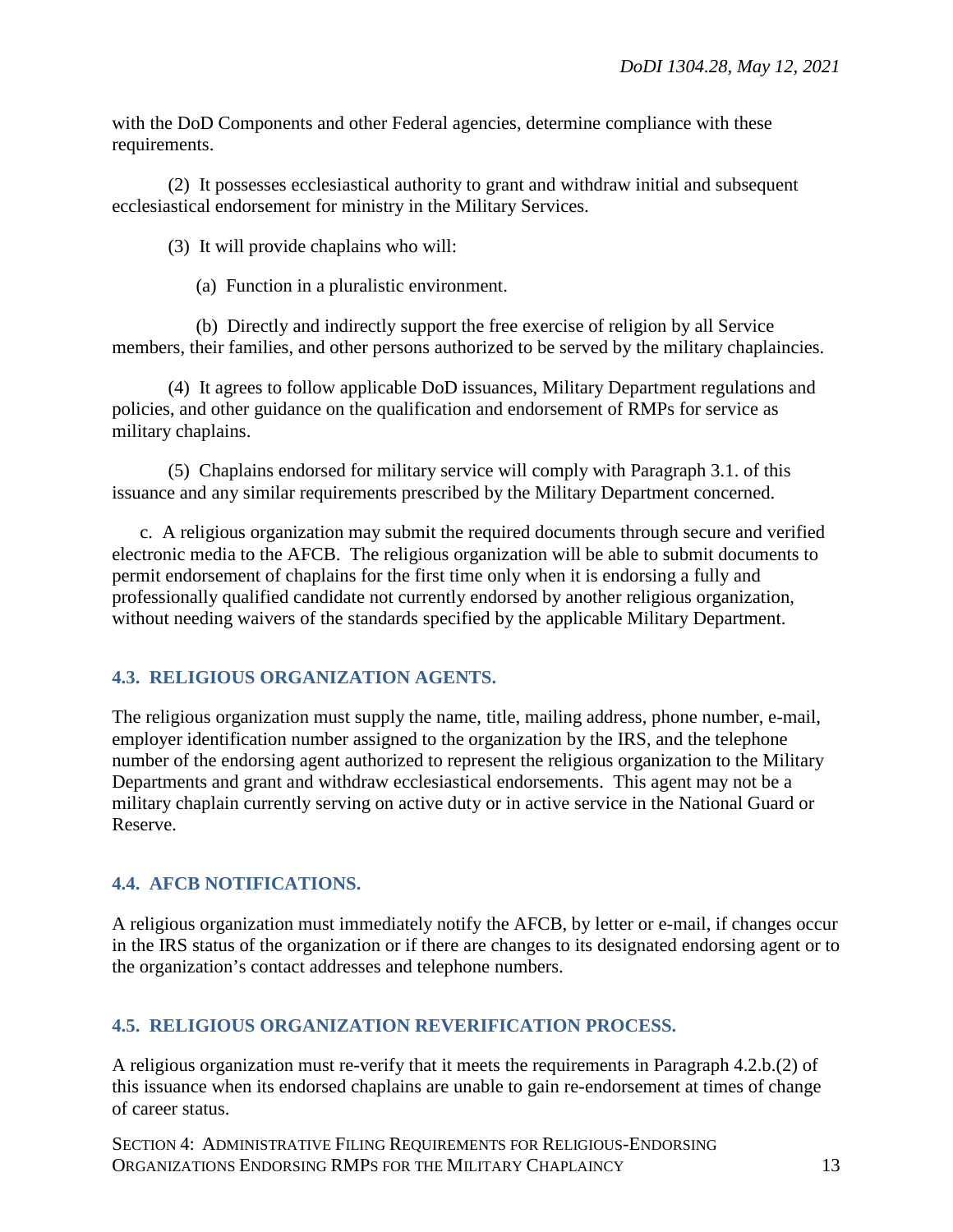### <span id="page-13-0"></span>**4.6. RELIGIOUS ORGANIZATION RMP ENDORSEMENT.**

a. Religious organizations that are currently able to endorse RMPs for military service as chaplains in accordance with the previous version of this issuance may continue to endorse RMPs as long as they continue to meet the requirements in effect when they originally began to endorse RMPs. Such organizations must affirm in writing to the AFCB by **January 31st** of each year stating that they continue to meet such requirements.

b. The provision in Paragraph 4.6.a. of this issuance applies equally to:

(1) Religious organizations that endorse chaplains directly to the DoD through an embedded endorsing organization.

(2) Religious organizations that, in accordance with previous versions of this issuance, were extended the privileges of endorsing chaplains through representation by external endorsing organizations; and

(3) Larger organizations that acted on behalf of member religious organizations.

### <span id="page-13-1"></span>**4.7. ENDORSEMENT LIST DEADLINE.**

By **January 31st** of each year, each religious organization will provide a complete list of chaplains endorsed for military chaplaincy to the AFCB. Chaplains will be listed alphabetically by full name (Last, First, Middle) for each applicable Military Department.

### <span id="page-13-2"></span>**4.8. FAILURE TO MEET REQUIREMENTS.**

a. In accordance with DoDI 5120.08, the AFCB must, in writing, inform a religious organization that endorses chaplains when the AFCB determines that the organization no longer meets the administrative requirements in Section 4 of this issuance and, as a result, may no longer endorse chaplains for military service.

(1) Before taking such action, the AFCB must provide written notice to the religious organization stating the reasons for its lack of compliance and allow the religious organization a reasonable opportunity to provide a written reply that will be carefully considered in making a final decision.

(2) Review of a religious-endorsing organization's administrative compliance may begin if:

(a) The religious organization fails to respond to requests by endorsed chaplains for assistance or re-endorsement at times of change of career status; or

(b) The AFCB cannot contact the religious organization in a timely manner.

b. A religious organization informed that it may no longer endorse chaplains due to a lack of administrative compliance with applicable requirements may resubmit required documents. The

SECTION 4: ADMINISTRATIVE FILING REQUIREMENTS FOR RELIGIOUS-ENDORSING ORGANIZATIONS ENDORSING RMPS FOR THE MILITARY CHAPLAINCY 14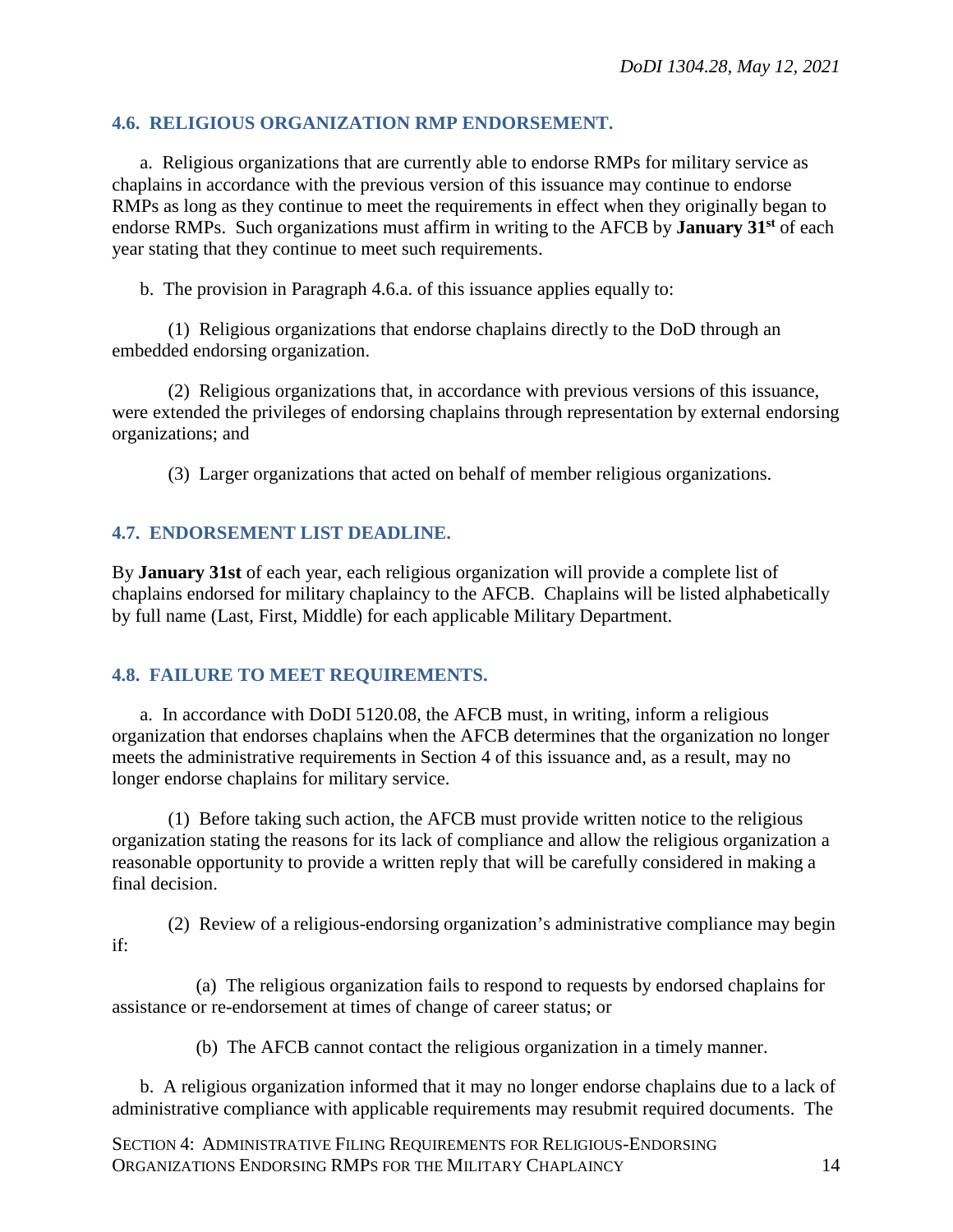AFCB will not re-review the compliance of a religious organization's compliance if the religious organization satisfies all applicable administrative requirements. If a religious organization is no longer able to endorse chaplains in accordance with this issuance, all ecclesiastical endorsements issued by that organization will be considered withdrawn. Serving chaplains endorsed by that organization will have their endorsements revoked.

### <span id="page-14-0"></span>**4.9. VISITS BY ENDORSING AGENTS.**

Visits of agents to military installations to enhance the spiritual welfare of Service members and other authorized persons are encouraged, particularly at seasons of special religious significance.

a. Visiting endorsing agents will keep the religious-endorsing organization aware of the ministry of the organization's chaplains and the military community's spiritual and religious activities.

b. Such visits will be at the discretion of the commanding officer concerned.

c. Endorsing agents who visit installations representing their religious-endorsing organizations will do so at their own expense. The ecclesiastical endorsing agent will receive protocol privileges appropriate for those of a General Schedule grade-15 civilian employee.

d. The Military Departments may establish procedures governing endorsing agents' visits to installations. The AFCB may provide administrative assistance in arranging such visits on request, including assistance in obtaining travel clearances for visits to overseas installations.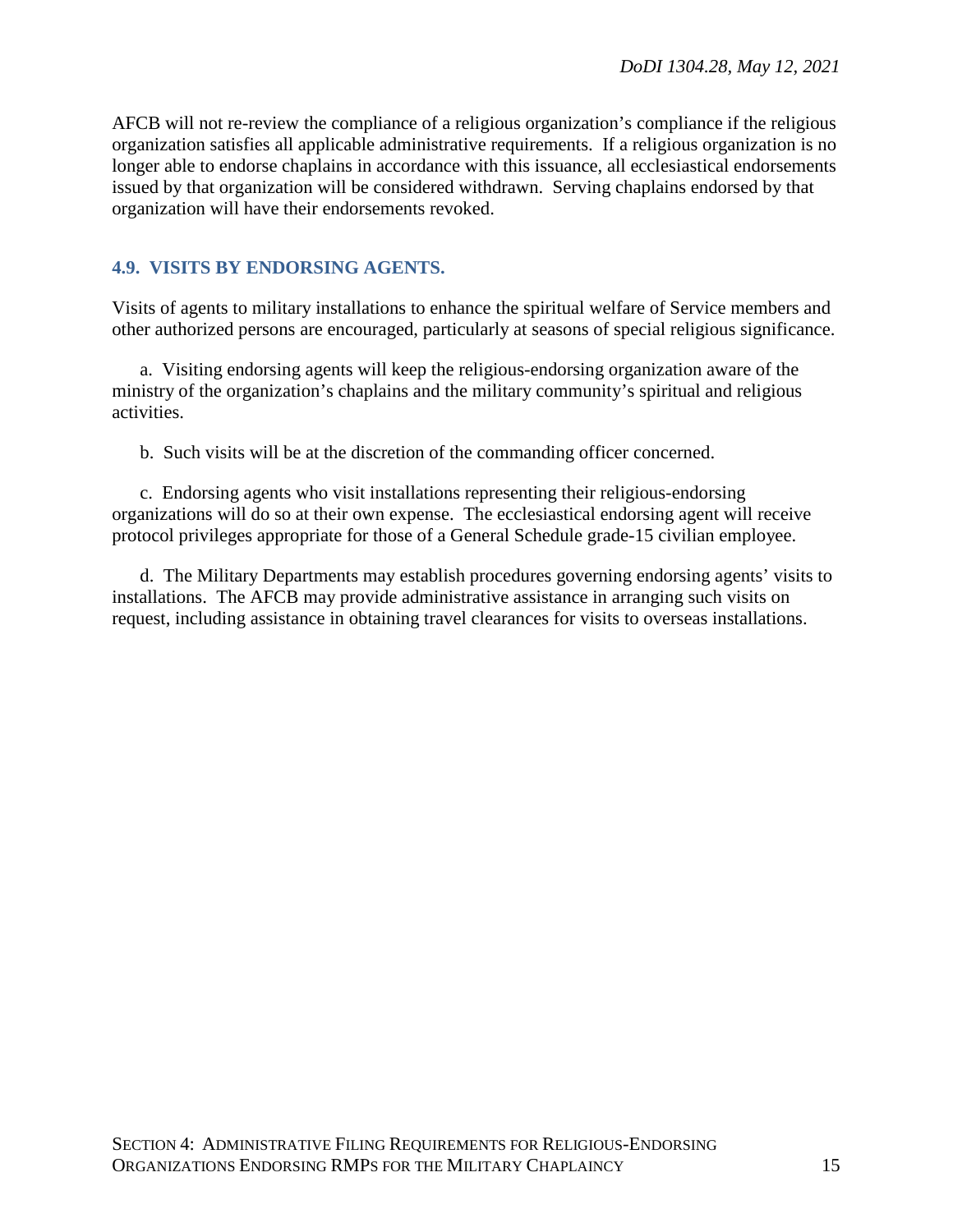### <span id="page-15-0"></span>**SECTION 5: FORMAT FOR ENDORSING CHAPLAINS TO THE MILITARY DEPARTMENTS**

Religious organizations desiring to endorse RMPs as military chaplains will forward written notification of such intent to the AFCB in accordance with Paragraph 4.2, of this issuance.

a. The religious organization must submit written notification through either of two means:

(1) As a hard copy on the organization's letterhead.

(2) Through an official electronic account capable of a secure electronic signature.

b. The written notification must at least include a statement that meets the requirements of Paragraph 4.2.b, of this issuance and information in this order:

(1) The organization name.

(2) The organization address.

(3) The designated endorsing official's name, address, telephone number, and e-mail contact information.

(4) A statement verifying the designated endorsing official's ability to endorse and withdraw endorsement of candidates and chaplains.

(5) A statement agreeing to immediately notify the AFCB when changes occur in the status of the organization, designated endorsing agents, or the contact addresses and telephone numbers of either.

(6) The signature of the responsible official with authority to make such statements on behalf of the organization.

(7) As enclosures:

(a) Verification of the religious organization's current status as a text-exempt organization in accordance with Section  $501(c)(3)$  of the United States Internal Revenue Code and Paragraph 4.2.a, of this issuance.

(b) The IRS-designated employer identification number.

(c) All other enclosures supporting this status.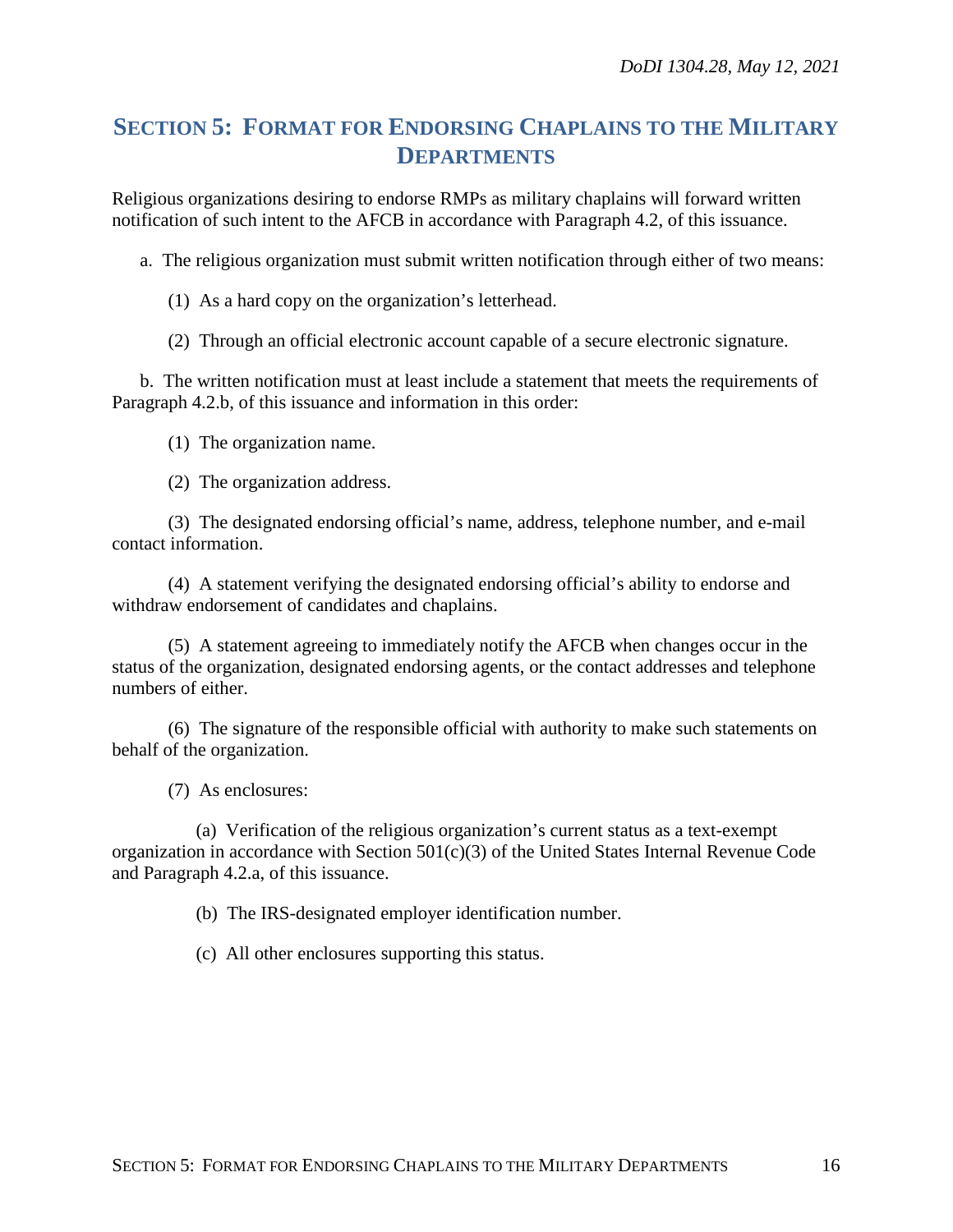## <span id="page-16-0"></span>**SECTION 6: FORMAT FOR ENDORSING RMPS AS CHAPLAINS TO THE MILITARY DEPARTMENTS**

Religious organizations submitting required documentation of their first fully qualified RMP to a specific Military Department will forward the applicant's documentation in accordance with Paragraph 3.2, of this issuance. The written documentation must at least include:

a. An appointment application, including, as the case may be, Department of the Army Form 61, "Application for Appointment"; Air Force (AF) Form 24, "Application for Appointment as Reserve of the Air Force or USAF Without Component"/Addendum; or Navy: NC1100/11.

b. An application for active duty, including, as the case may be, Department of the Army Form 160, "Application for Active Duty"; AF Form 125, "Application for Extended Active Duty with the United States Air Force"; and an employment authorization document application for AF Reserve/Guard or Navy Reserve Recall: NP1131/5.

c. An application letter requesting appointment by the applicant. For a Navy application, the applicant must include a motivational statement if it is not included in NC1100/11.

d. An official copy of each undergraduate and graduate school transcript.

e. A statement verifying the date of the latest national agency check or check in progress and a copy of a completed Standard Form 86, "Questionnaire for National Security Positions."

f. DD Form 2808, "Report of Medical Examination"; certified true copies of DD Form 2807- 1, "Report of Medical History"; and DD Form 2807-2, "Accessions Medical History Report."

g. DD Form 368, "Request for Conditional Release," if required by the Military Department concerned.

h. DD Form 214, "Certificate of Release or Discharge from Active Duty;" National Guard Bureau Form 22, "National Guard Report of Separation and Record of Service;" and all military performance and fitness reports (e.g., officer evaluation report, officer performance report, enlisted performance report).

i. A birth certificate and driver's license.

j. A credit check via AF Recruiting Service Form 1325-AF, "Financial Status of Applicant" for applicants to the Air Force Chaplaincy.

k. Chaplain Interview-Army, Air Force, Navy: NC1100/13, with at least three letters for the Navy.

l. A family member information document typed on plain bond paper and a current biography or resume.

m. A certificate of ecclesiastical endorsement and an ordination certificate.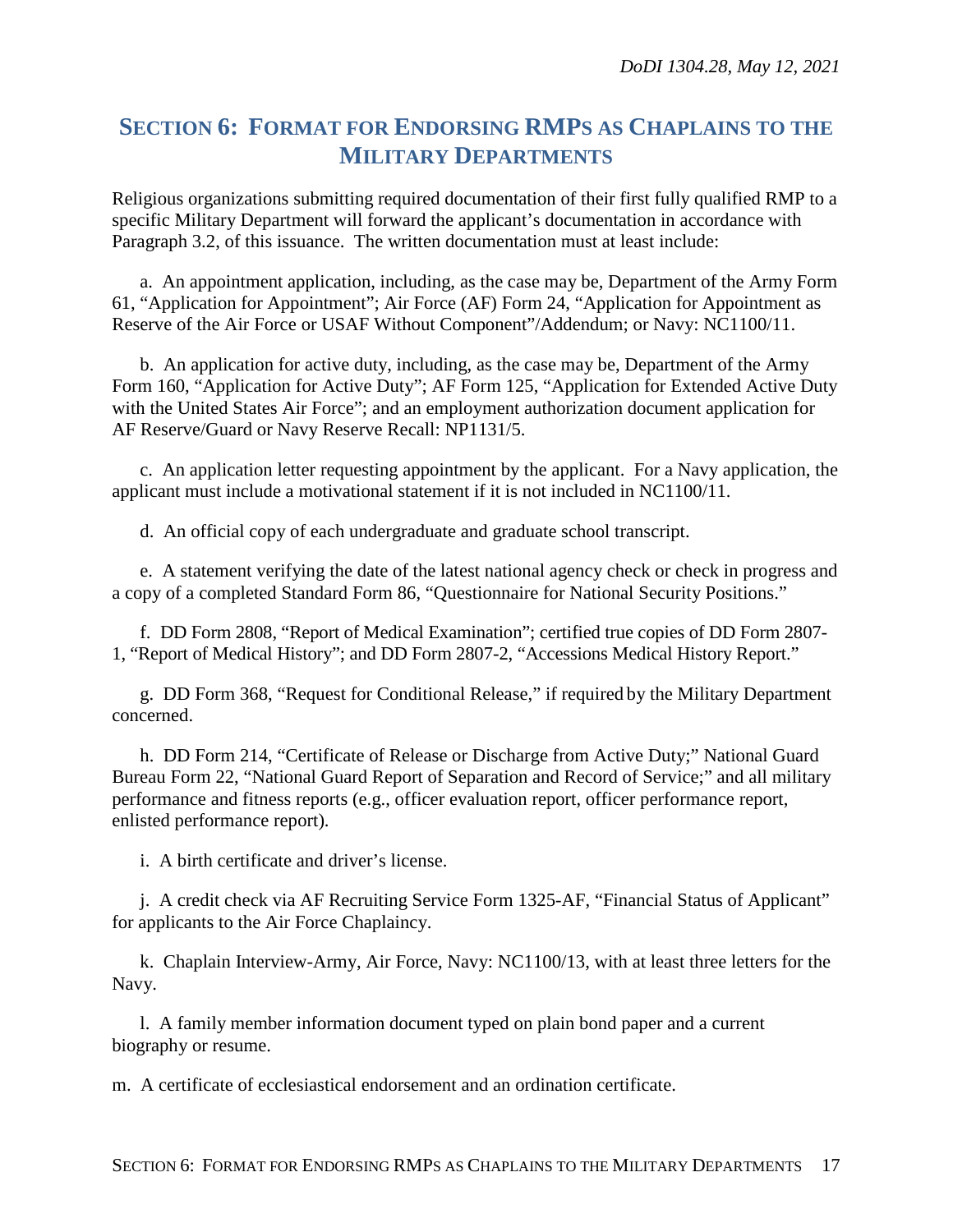# **GLOSSARY**

### <span id="page-17-1"></span><span id="page-17-0"></span>**G.1. ACRONYMS.**

| <b>ACRONYM</b>    | <b>MEANING</b>                                          |
|-------------------|---------------------------------------------------------|
| AF<br>AFCB        | Air Force (form)<br><b>Armed Forces Chaplains Board</b> |
| DD<br><b>DoDI</b> | Department of Defense (form)<br>DoD Instruction         |
| <b>IRS</b>        | Internal Revenue Service                                |
| <b>RMP</b>        | religious ministry professional                         |
| U.S.C.            | <b>United States Code</b>                               |

### <span id="page-17-2"></span>**G.2. DEFINITIONS.**

Unless otherwise noted, these terms and their definitions are for the purpose of this issuance.

| <b>TERM</b>           | DEFINITION                                                                                                                                                                                                                                                                                                                                                                                                                    |
|-----------------------|-------------------------------------------------------------------------------------------------------------------------------------------------------------------------------------------------------------------------------------------------------------------------------------------------------------------------------------------------------------------------------------------------------------------------------|
| career status changes | Includes, but is not limited to, initial application for the chaplaincy,<br>change from reserve to active status or the opposite, and extension of<br>active duty beyond the initial obligated period of service. This term<br>is further defined by the various Military Departments and Services.<br>A career status change requires endorsement or re-endorsement by<br>the religious organization endorsing the chaplain. |
| chaplain              | A commissioned officer of the Chaplain Corps of the Army or the<br>Navy or a commissioned officer in the Air Force designated for duty<br>as a chaplain.                                                                                                                                                                                                                                                                      |
| counsel               | A lawyer qualified under Section 827 of Title 10, U.S.C., or a civilian<br>lawyer retained at no expense to the U.S. Government.                                                                                                                                                                                                                                                                                              |
| ecclesiastical        | The forms and practices related to religious organizations.                                                                                                                                                                                                                                                                                                                                                                   |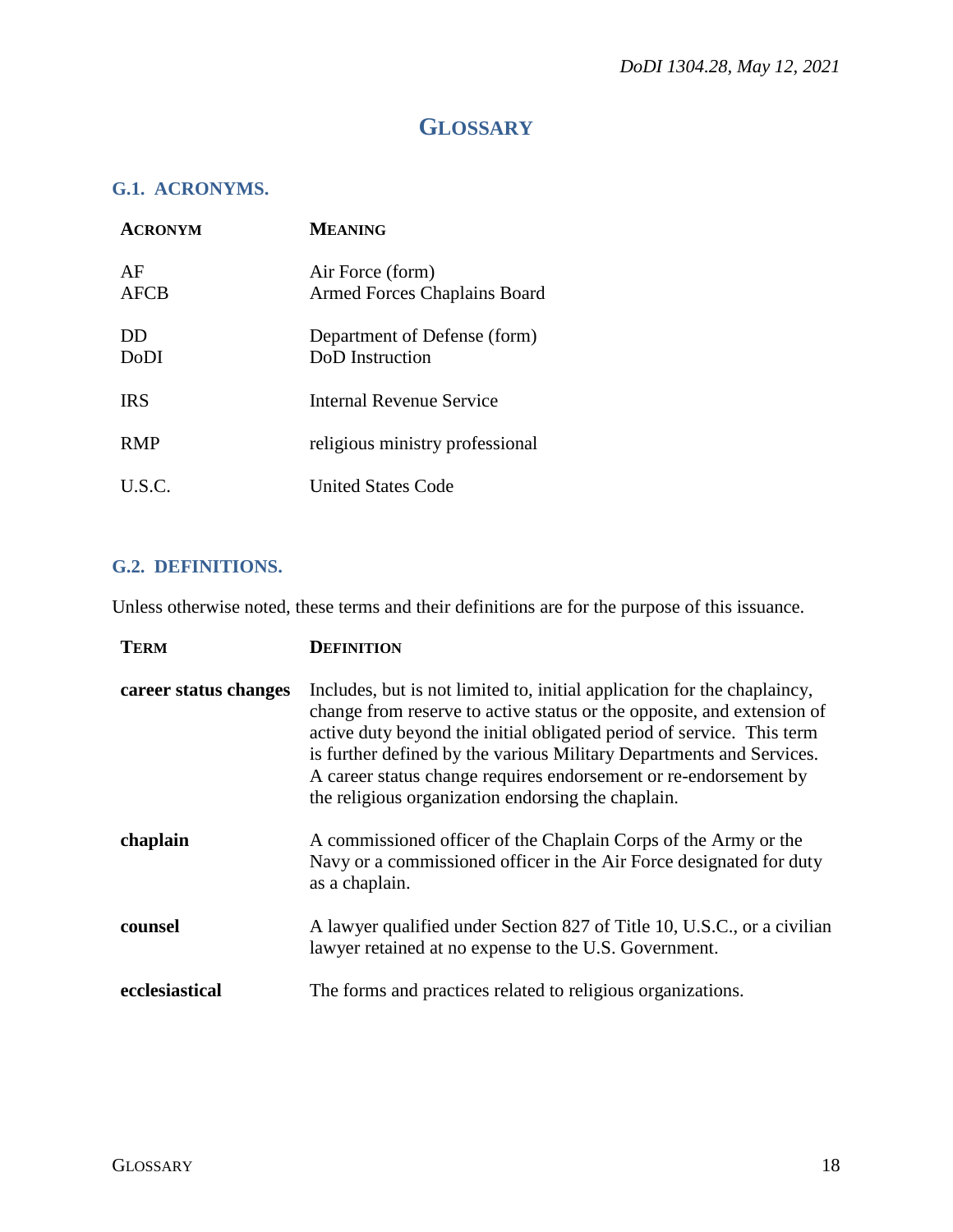| <b>TERM</b>                   | <b>DEFINITION</b>                                                                                                                                                                                                                                                                                                                                                                                                                                                                                                         |
|-------------------------------|---------------------------------------------------------------------------------------------------------------------------------------------------------------------------------------------------------------------------------------------------------------------------------------------------------------------------------------------------------------------------------------------------------------------------------------------------------------------------------------------------------------------------|
| ecclesiastical<br>endorsement | Written documentation from a religious organization that complies<br>with the administrative requirements of this issuance stating that an<br>applicant for the military chaplaincy is fully and professionally<br>qualified and endorsed to perform all offices, functions, sacraments,<br>ordinances, and ceremonies required of an RMP for that religious<br>organization and is capable of ministering and authorized to minister<br>as required within a pluralistic environment.                                    |
| endorsing agent               | An individual authorized to provide or withdraw ecclesiastical<br>endorsements on behalf of a religious organization.                                                                                                                                                                                                                                                                                                                                                                                                     |
| endorsement                   | The internal process that religious organizations use when<br>designating RMPs to represent their religious organizations to the<br>Military Departments and confirm the ability of their RMPs to<br>conduct religious observances or ceremonies in a military context.                                                                                                                                                                                                                                                   |
| entry grade credit            | Defined in DoDI 1312.03.                                                                                                                                                                                                                                                                                                                                                                                                                                                                                                  |
| pluralistic<br>environment    | A descriptor of the military context of ministry. A plurality of<br>religious traditions exists side by side in the military.                                                                                                                                                                                                                                                                                                                                                                                             |
| <b>RMP</b>                    | An individual endorsed to represent a religious organization and to<br>conduct its religious observances or ceremonies. An RMP is a fully<br>qualified member of the clergy for those religious organizations that<br>have a tradition of professional clergy or their equivalents. The<br>religious organization's endorsement verifies that an RMP is<br>professionally qualified to serve as a chaplain in the military and<br>meets the graduate education and religious leadership requirements<br>of this issuance. |
| organization                  | religious-endorsing An entity that is organized and functions primarily to perform<br>religious ministries to non-military lay members and meets the<br>religious purposes test of Section $501(c)(3)$ of the United States<br>Internal Revenue Code and holds current status as a Section<br>$501(c)(3)$ Schedule A organization. Religious organizations possess<br>ecclesiastical authority to endorse and withdraw endorsement for<br>RMPs serving under their authority.                                             |
| religious<br>requirements     | Shared, organized, and outward rites, rituals, and behaviors such as<br>following a specific diet; wearing specific clothing; observing<br>specific holy days; devotional activities; prayer; and participating in<br>sacraments, ordinances, and worship services.                                                                                                                                                                                                                                                       |
| separation                    | Discharge or retirement from military service.                                                                                                                                                                                                                                                                                                                                                                                                                                                                            |